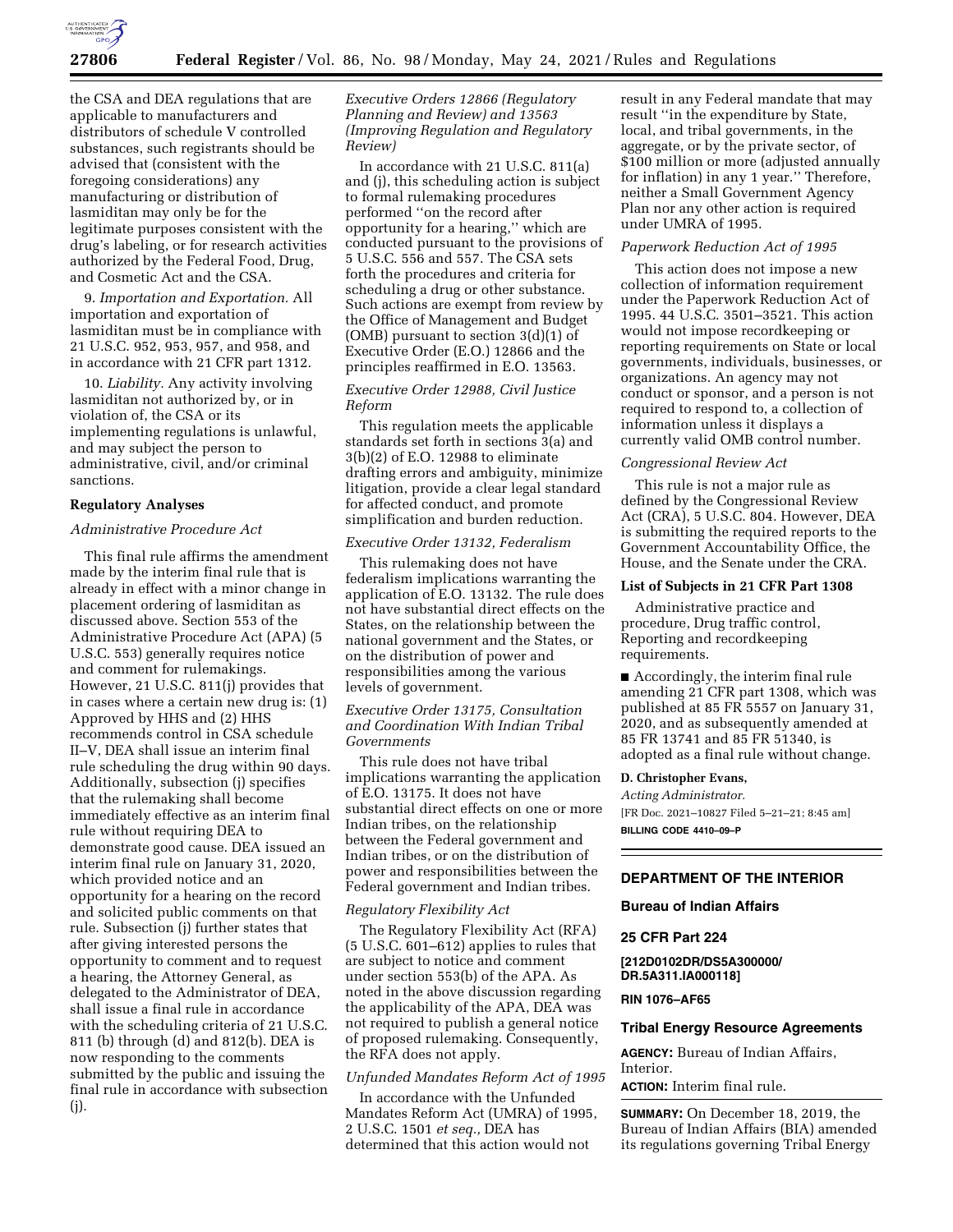Resource Agreements (TERAs) between the Secretary of the Interior (Secretary) and Indian Tribes. That document inadvertently failed to include the statutory requirement that any application for a Tribal Energy Development Organization (TEDO) be submitted by the Tribe, rather than the TEDO itself, and incorrectly listed three cross-references. This interim final rule would correct that omission and crossreferences.

**DATES:** This rule is effective May 24, 2021. Submit comments by June 23, 2021.

**ADDRESSES:** You may submit comments by any of the following methods:

• Federal rulemaking portal *[www.regulations.gov.](http://www.regulations.gov)* The rule is listed under the agency name ''Bureau of Indian Affairs.''

• *Email: [comments@bia.gov.](mailto:comments@bia.gov)* 

• We cannot ensure that comments received after the close of the comment period (see **DATES**) will be included in the docket for this rulemaking and considered. Comments sent to an address other than those listed above will not be included in the docket for this rulemaking.

### **FOR FURTHER INFORMATION CONTACT:**

Elizabeth Appel, Director, Office of Regulatory Affairs & Collaborative Action, (202) 273–4680; *[elizabeth.appel@bia.gov.](mailto:elizabeth.appel@bia.gov)* 

## **SUPPLEMENTARY INFORMATION:**

- I. Background
- II. Corrections to Final Rule
- III. Procedural Requirements
	- A. Regulatory Planning and Review (E.O. 12866, 13563, and 13771)
	- B. Regulatory Flexibility Act
	- C. Small Business Regulatory Enforcement Fairness Act
	- D. Unfunded Mandates Reform Act
	- E. Takings (E.O. 12630)
	- F. Federalism (E.O. 13132)
	- G. Civil Justice Reform (E.O. 12988)
	- H. Consultation With Indian Tribes (E.O. 13175)
	- I. Paperwork Reduction Act
	- J. National Environmental Policy Act
	- K. Effects on the Energy Supply (E.O.

# 13211)

### **I. Background**

On December 18, 2019, BIA updated its TERA regulations under the authority of the Indian Tribal Energy Development and Self-Determination Act of 2005, as amended by the Indian Tribal Energy Development and Self-Determination Act Amendments of 2017, 25 U.S.C. 3501–3504, Public Law 115–325, and 25 U.S.C. 2 and 9. The rule addressed the requirements of the Indian Tribal Energy Development and Self-Determination Act Amendments of 2017 (2017 Amendments), including establishing a process and criteria for

TEDOs to obtain certification from the Secretary so that they may enter into leases, business agreements, and rightsof-way with Tribes on Tribal land without Secretarial approval. *See*  Section 103(b) of the 2017 Amendments.

#### **II. Corrections to Final Rule**

The 2019 regulation stated at § 224.202 that a TEDO must submit an application. The statute, however, states that the Tribe submits the application for certification of a TEDO. *See* 25 U.S.C. 3504(h)(1). For that reason, the regulation at § 224.202 must be corrected to provide that a Tribe must submit the application.

Additionally, Indian Affairs identified typographical errors in the crossreferences to paragraphs in § 224.53, which should be corrected as follows:

• In paragraph (a)(3), the crossreference should be to paragraph (b), rather than paragraph (c);

• In paragraph (a)(5), the crossreference should be to paragraph (c) rather than paragraph (d); and

• In paragraph (b), the cross reference should be to paragraph (a)(3) rather than paragraph (a)(6).

#### **III. Procedural Requirements**

### *A. Regulatory Planning and Review (E.O. 12866, 13563)*

Executive Order (E.O.) 12866 provides that the Office of Information and Regulatory Affairs (OIRA) at the Office of Management and Budget (OMB) will review all significant rules. OIRA has determined that this rule is not significant.

E.O. 13563 reaffirms the principles of E.O. 12866 while calling for improvements in the Nation's regulatory system to promote predictability, to reduce uncertainty, and to use the best, most innovative, and least burdensome tools for achieving regulatory ends. The E.O. directs agencies to consider regulatory approaches that reduce burdens and maintain flexibility and freedom of choice for the public where these approaches are relevant, feasible, and consistent with regulatory objectives. E.O. 13563 emphasizes further that regulations must be based on the best available science and that the rulemaking process must allow for public participation and an open exchange of ideas. We have developed this rule in a manner consistent with these requirements.

## *B. Regulatory Flexibility Act*

The Department of the Interior certifies that this rule will not have a significant economic effect on a

substantial number of small entities under the Regulatory Flexibility Act (5 U.S.C. 601 *et seq.*).

## *C. Small Business Regulatory Enforcement Fairness Act*

This rule is not a major rule under 5 U.S.C. 804(2), the Small Business Regulatory Enforcement Fairness Act. This rule:

(a) Does not have an annual effect on the economy of \$100 million or more;

(b) Will not cause a major increase in costs or prices for consumers, individual industries, Federal, State, or local government agencies, or geographic regions; and

(c) Does not have significant adverse effects on competition, employment, investment, productivity, innovation, or the ability of U.S.-based enterprises to compete with foreign-based enterprises because this rule makes minor corrections.

## *D. Unfunded Mandates Reform Act*

This rule does not impose an unfunded mandate on State, local, or Tribal governments or the private sector of more than \$100 million per year. The rule does not have a monetarily significant or unique effect on State, local, or Tribal governments or the private sector. A statement containing the information required by the Unfunded Mandates Reform Act (2 U.S.C. 1531 *et seq.*) is not required.

#### *E. Takings (E.O. 12630)*

This rule does not affect a taking of private property or otherwise have taking implications under Executive Order 12630 because this rule does not affect individual property rights protected by the Fifth Amendment or involve a compensable ''taking.'' A takings implication assessment is not required.

## *F. Federalism (E.O. 13132)*

Under the criteria in section 1 of Executive Order 13132, this rule does not have sufficient federalism implications to warrant the preparation of a federalism summary impact statement because the rule affects only agreements entered into by Tribes and the Department. A federalism summary impact statement is not required.

#### *G. Civil Justice Reform (E.O. 12988)*

This rule complies with the requirements of Executive Order 12988. Specifically, this rule: (a) Meets the criteria of section 3(a) requiring that all regulations be reviewed to eliminate errors and ambiguity and be written to minimize litigation; and (b) Meets the criteria of section 3(b)(2) requiring that